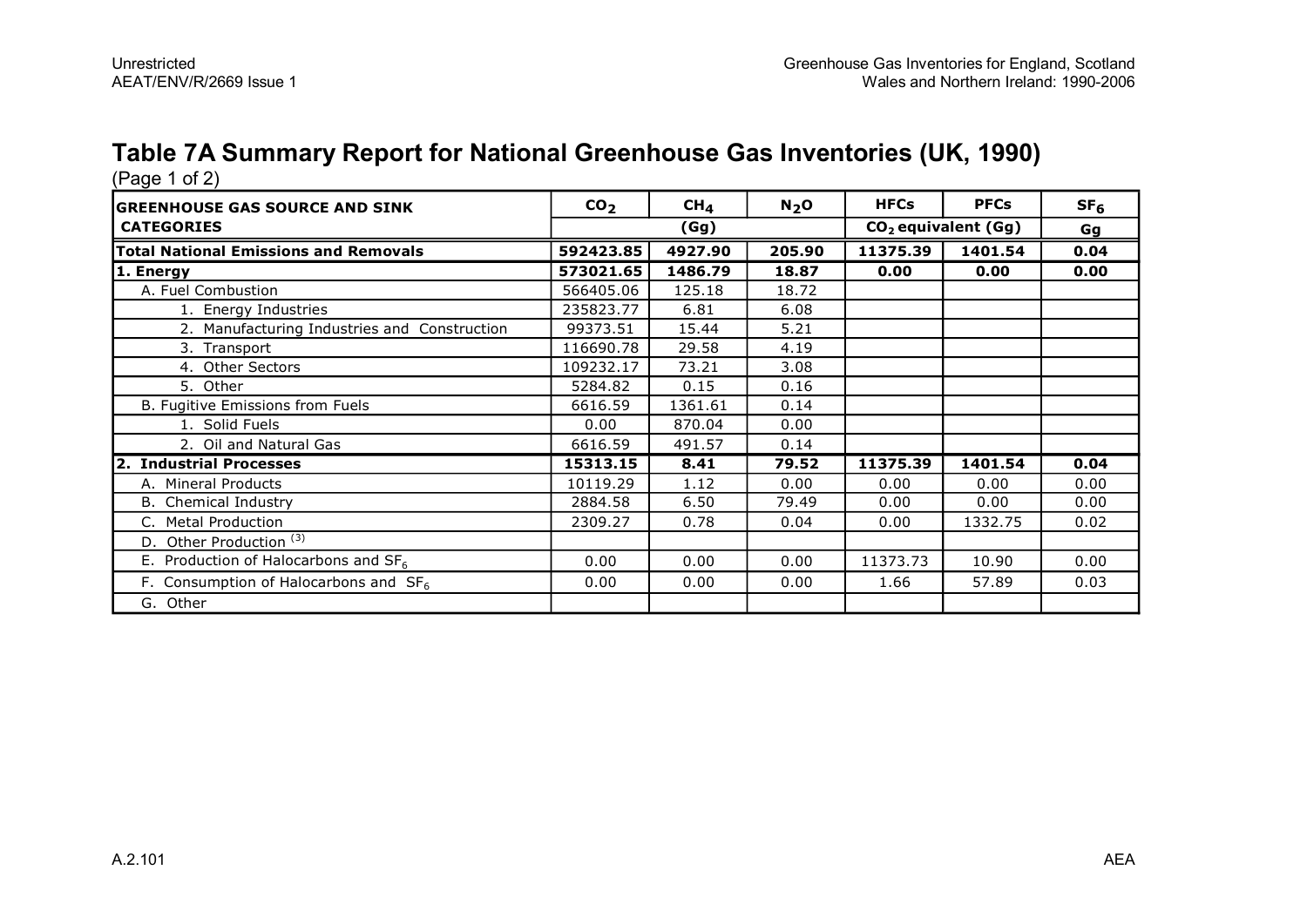# **Table 7A Summary Report for National Greenhouse Gas Inventories (UK, 1990)**

| (Page 2 of 2)                             |                 |                 |           |             |                                 |                 |
|-------------------------------------------|-----------------|-----------------|-----------|-------------|---------------------------------|-----------------|
| <b>GREENHOUSE GAS SOURCE AND SINK</b>     | CO <sub>2</sub> | CH <sub>4</sub> | $N_2$ O   | <b>HFCs</b> | <b>PFCs</b>                     | SF <sub>6</sub> |
| <b>CATEGORIES</b>                         |                 | (Gg)            |           |             | CO <sub>2</sub> equivalent (Gg) |                 |
| 3. Solvent and Other Product Use          | 0.00            | 0.00            | 0.00      | 0.00        | 0.00                            | 0.00            |
| 4. Agriculture                            | 0.00            | 1022.80         | 104.01    | 0.00        | 0.00                            | 0.00            |
| A. Enteric Fermentation                   |                 | 870.93          | 0.00      |             |                                 |                 |
| B. Manure Management                      |                 | 139.20          | 5.55      |             |                                 |                 |
| <b>Rice Cultivation</b><br>C.             |                 | <b>NO</b>       | <b>NO</b> |             |                                 |                 |
| D. Agricultural Soils                     |                 | 0.00            | 98.10     |             |                                 |                 |
| E. Prescribed Burning of Savannas         |                 | <b>NO</b>       | NO.       |             |                                 |                 |
| F. Field Burning of Agricultural Residues |                 | 12.67           | 0.25      |             |                                 |                 |
| G. Other                                  |                 | 0.00            | 0.10      |             |                                 |                 |
| 5. Land-Use Change and Forestry           | 2887.12         | 0.80            | 0.03      | 0.00        | 0.00                            | 0.00            |
| A. Forest Land                            | $-12155.67$     | 0.20            | 0.02      |             |                                 |                 |
| <b>B.</b> Cropland                        | 15822.10        | 0.00            | 0.00      |             |                                 |                 |
| C. Grassland                              | $-6186.30$      | 0.15            | 0.00      |             |                                 |                 |
| D. Wetlands                               | 0.00            | 0.00            | 0.00      |             |                                 |                 |
| E. Settlements                            | 6904.22         | 0.45            | 0.00      |             |                                 |                 |
| F. Other land                             | 0.00            | 0.00            | 0.00      |             |                                 |                 |
| G. Other activities                       | $-1497.22$      | 0.00            | 0.00      |             |                                 |                 |
| 6. Waste                                  | 1201.93         | 2409.11         | 3.48      | 0.00        | 0.00                            | 0.00            |
| A. Solid Waste Disposal on Land           | 0.00            | 2369.24         | 0.00      |             |                                 |                 |
| B. Wastewater Handling                    | 0.00            | 33.52           | 3.33      |             |                                 |                 |
| C. Waste Incineration                     | 1201.93         | 6.35            | 0.15      |             |                                 |                 |
| D. Other                                  |                 |                 |           |             |                                 |                 |
| 7. Other (please specify)                 | 0.00            | 0.00            | 0.00      |             |                                 |                 |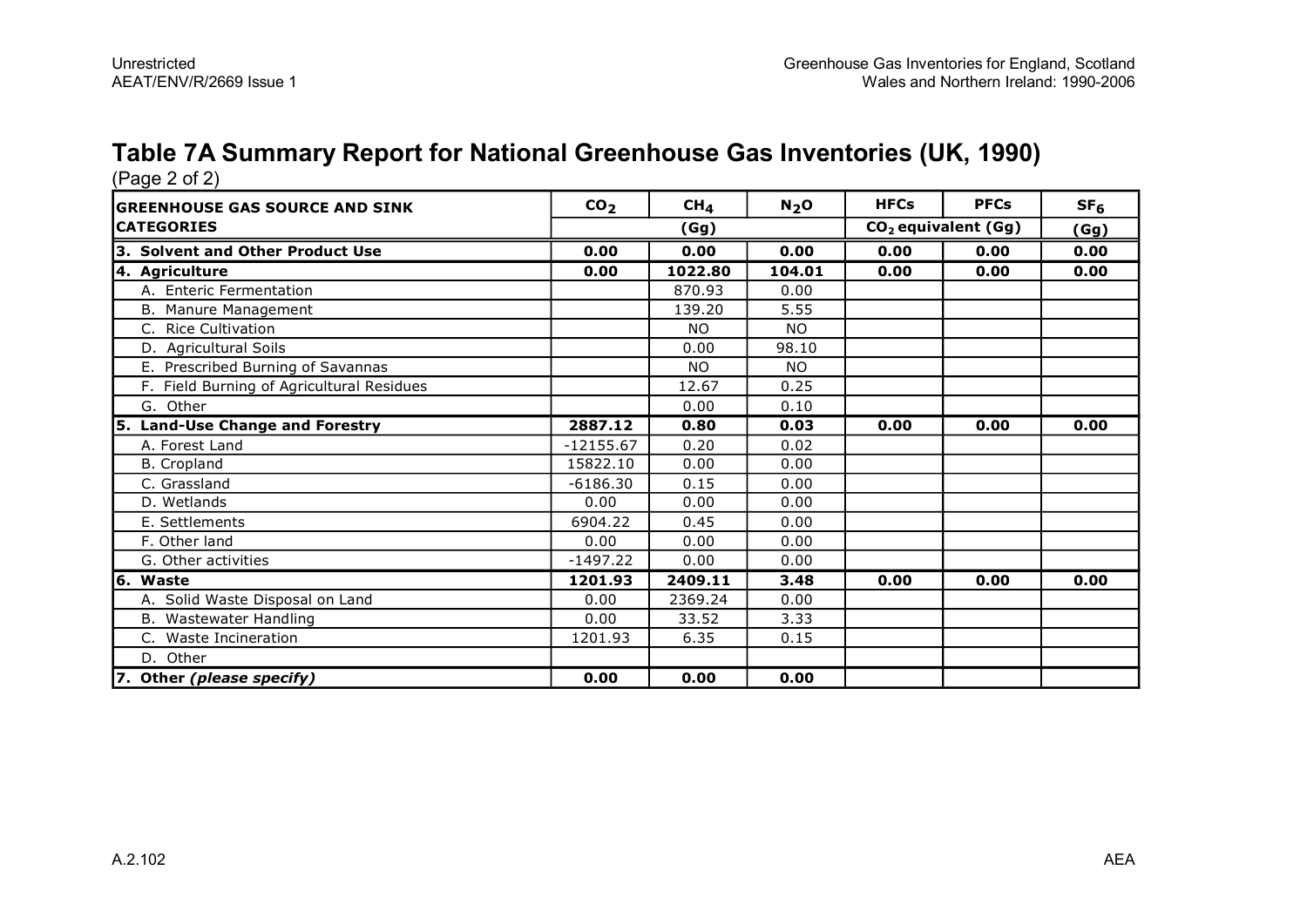# **Table 7A Summary Report for National Greenhouse Gas Inventories (UK, 1995)**

| $(Paye + O(Z))$                              |                 |                 |         |             |                       |                 |
|----------------------------------------------|-----------------|-----------------|---------|-------------|-----------------------|-----------------|
| <b>GREENHOUSE GAS SOURCE AND SINK</b>        | CO <sub>2</sub> | CH <sub>4</sub> | $N_2$ O | <b>HFCs</b> | <b>PFCs</b>           | SF <sub>6</sub> |
| <b>CATEGORIES</b>                            |                 | (Gg)            |         |             | $CO2$ equivalent (Gg) | Gg              |
| <b>Total National Emissions and Removals</b> | 549831.38       | 4294.00         | 170.98  | 15497.70    | 470.80                | 0.05            |
| 1. Energy                                    | 533647.95       | 1148.93         | 20.53   | 0.00        | 0.00                  | 0.00            |
| A. Fuel Combustion                           | 525009.03       | 87.09           | 20.33   |             |                       |                 |
| 1. Energy Industries                         | 198771.01       | 5.61            | 4.62    |             |                       |                 |
| 2. Manufacturing Industries and Construction | 92810.67        | 15.53           | 4.83    |             |                       |                 |
| 3. Transport                                 | 117704.94       | 22.94           | 8.05    |             |                       |                 |
| 4. Other Sectors                             | 111836.23       | 42.90           | 2.72    |             |                       |                 |
| 5. Other                                     | 3886.18         | 0.11            | 0.12    |             |                       |                 |
| B. Fugitive Emissions from Fuels             | 8638.92         | 1061.84         | 0.20    |             |                       |                 |
| 1. Solid Fuels                               | 0.00            | 599.02          | 0.00    |             |                       |                 |
| 2. Oil and Natural Gas                       | 8638.92         | 462.82          | 0.20    |             |                       |                 |
| 2. Industrial Processes                      | 14159.18        | 6.75            | 47.99   | 15497.70    | 470.80                | 0.05            |
| A. Mineral Products                          | 9155.67         | 0.77            | 0.00    | 0.00        | 0.00                  | 0.00            |
| <b>B.</b> Chemical Industry                  | 3065.28         | 5.28            | 47.95   | 0.00        | 0.00                  | 0.00            |
| C. Metal Production                          | 1938.24         | 0.70            | 0.03    | 0.00        | 286.29                | 0.02            |
| Other Production <sup>(3)</sup><br>D.        |                 |                 |         |             |                       |                 |
| E. Production of Halocarbons and $SF6$       | 0.00            | 0.00            | 0.00    | 13980.68    | 70.79                 | 0.00            |
| F. Consumption of Halocarbons and $SF6$      | 0.00            | 0.00            | 0.00    | 1517.02     | 113.73                | 0.03            |
| G. Other                                     |                 |                 |         |             |                       |                 |

(Page 1 of 2)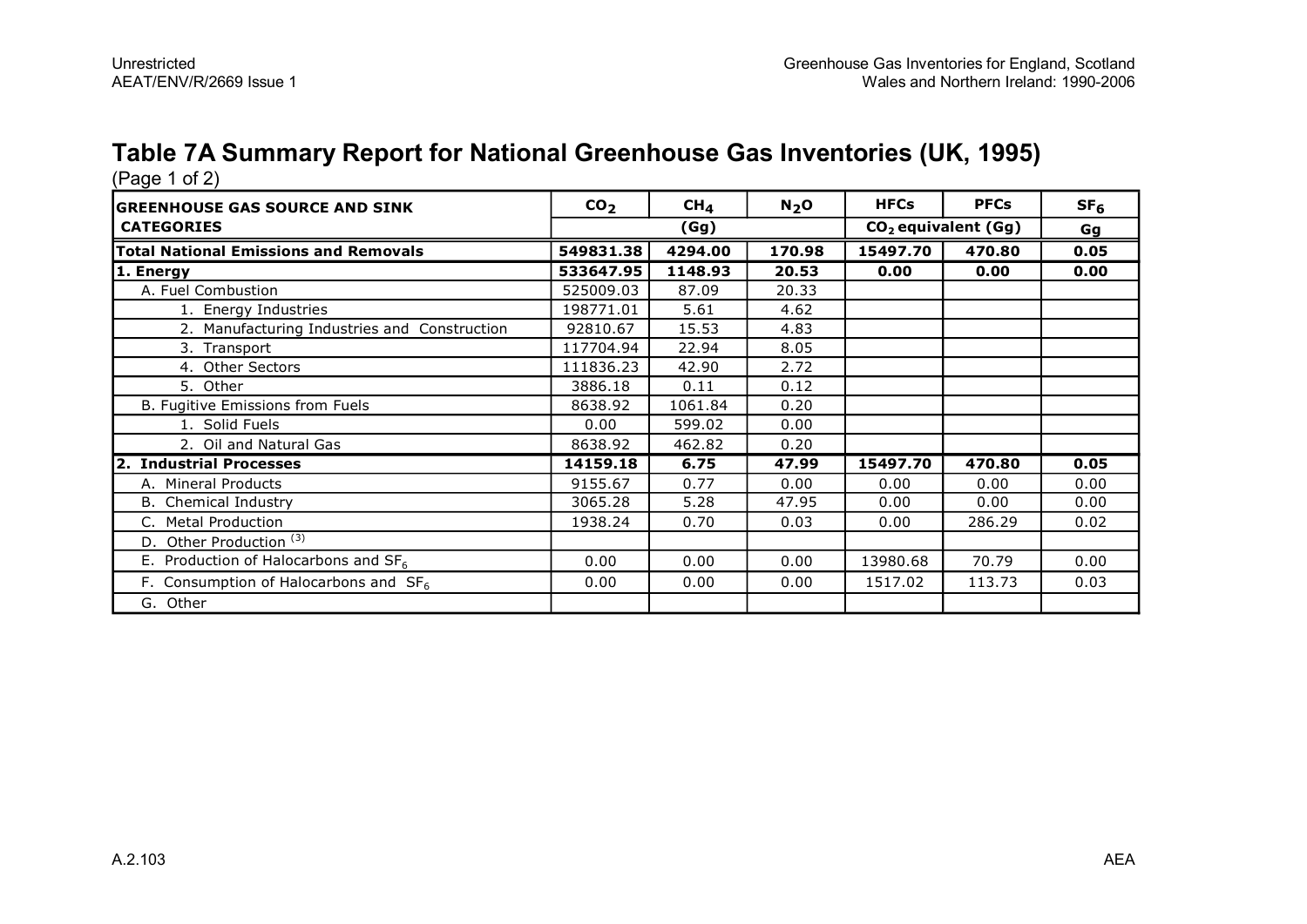# **Table 7A Summary Report for National Greenhouse Gas Inventories (UK, 1995)**

| (Page 2 of 2)                             |                 |                 |           |             |                                 |                 |
|-------------------------------------------|-----------------|-----------------|-----------|-------------|---------------------------------|-----------------|
| <b>GREENHOUSE GAS SOURCE AND SINK</b>     | CO <sub>2</sub> | CH <sub>4</sub> | $N_2$ O   | <b>HFCs</b> | <b>PFCs</b>                     | SF <sub>6</sub> |
| <b>CATEGORIES</b>                         |                 | (Gg)            |           |             | CO <sub>2</sub> equivalent (Gg) |                 |
| 3. Solvent and Other Product Use          | 0.00            | 0.00            | 0.00      | 0.00        | 0.00                            | 0.00            |
| 4. Agriculture                            | 0.00            | 994.15          | 98.96     | 0.00        | 0.00                            | 0.00            |
| A. Enteric Fermentation                   |                 | 857.90          | 0.00      |             |                                 |                 |
| B. Manure Management                      |                 | 136.25          | 5.39      |             |                                 |                 |
| <b>Rice Cultivation</b><br>C.             |                 | <b>NO</b>       | <b>NO</b> |             |                                 |                 |
| D. Agricultural Soils                     |                 | 0.00            | 93.46     |             |                                 |                 |
| E. Prescribed Burning of Savannas         |                 | <b>NO</b>       | NO.       |             |                                 |                 |
| F. Field Burning of Agricultural Residues |                 | 0.00            | 0.00      |             |                                 |                 |
| G. Other                                  |                 | 0.00            | 0.10      |             |                                 |                 |
| 5. Land-Use Change and Forestry           | 1157.81         | 1.41            | 0.02      | 0.00        | 0.00                            | 0.00            |
| A. Forest Land                            | $-13728.80$     | 0.96            | 0.02      |             |                                 |                 |
| <b>B.</b> Cropland                        | 15749.94        | 0.00            | 0.00      |             |                                 |                 |
| C. Grassland                              | $-6520.09$      | 0.16            | 0.00      |             |                                 |                 |
| D. Wetlands                               | 0.00            | 0.00            | 0.00      |             |                                 |                 |
| E. Settlements                            | 6610.00         | 0.29            | 0.00      |             |                                 |                 |
| F. Other land                             | 0.00            | 0.00            | 0.00      |             |                                 |                 |
| G. Other activities                       | $-953.25$       | 0.00            | 0.00      |             |                                 |                 |
| 6. Waste                                  | 866.44          | 2142.77         | 3.48      | 0.00        | 0.00                            | 0.00            |
| A. Solid Waste Disposal on Land           | 0.00            | 2104.71         | 0.00      |             |                                 |                 |
| B. Wastewater Handling                    | 0.00            | 34.47           | 3.36      |             |                                 |                 |
| C. Waste Incineration                     | 866.44          | 3.59            | 0.12      |             |                                 |                 |
| D. Other                                  |                 |                 |           |             |                                 |                 |
| 7. Other (please specify)                 | 0.00            | 0.00            | 0.00      |             |                                 |                 |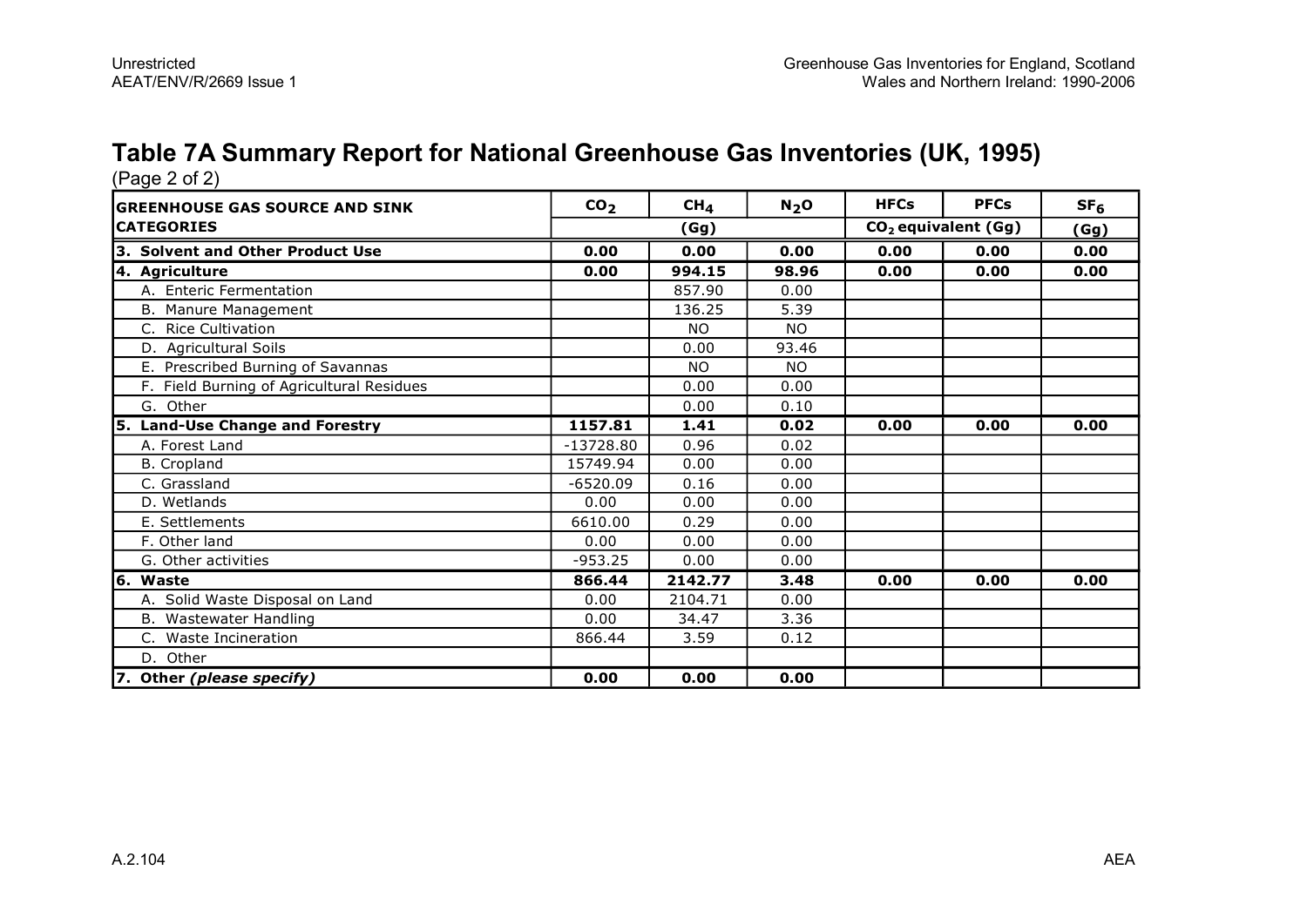# **Table 7A Summary Report for National Greenhouse Gas Inventories (UK, 2005)**

| (Page 1 of 2)                                    |                 |                 |         |             |                       |                 |
|--------------------------------------------------|-----------------|-----------------|---------|-------------|-----------------------|-----------------|
| <b>GREENHOUSE GAS SOURCE AND SINK</b>            | CO <sub>2</sub> | CH <sub>4</sub> | $N_2$ O | <b>HFCs</b> | <b>PFCs</b>           | SF <sub>6</sub> |
| <b>CATEGORIES</b>                                |                 | (Gg)            |         |             | $CO2$ equivalent (Gg) | Gg              |
| <b>Total National Emissions and Removals</b>     | 555222.41       | 2363.57         | 128.29  | 9206.46     | 251.00                | 0.05            |
| 1. Energy                                        | 543094.55       | 518.50          | 29.32   | 0.00        | 0.00                  | 0.00            |
| A. Fuel Combustion                               | 537236.61       | 56.27           | 29.17   |             |                       |                 |
| 1. Energy Industries                             | 211555.40       | 12.32           | 5.14    |             |                       |                 |
| 2. Manufacturing Industries and Construction     | 83616.21        | 13.06           | 4.32    |             |                       |                 |
| 3. Transport                                     | 129045.80       | 8.23            | 17.56   |             |                       |                 |
| 4. Other Sectors                                 | 110230.83       | 22.58           | 2.06    |             |                       |                 |
| 5. Other                                         | 2788.38         | 0.08            | 0.08    |             |                       |                 |
| B. Fugitive Emissions from Fuels                 | 5857.94         | 462.23          | 0.15    |             |                       |                 |
| 1. Solid Fuels                                   | 0.00            | 194.25          | 0.00    |             |                       |                 |
| 2. Oil and Natural Gas                           | 5857.94         | 267.98          | 0.15    |             |                       |                 |
| 2. Industrial Processes                          | 13771.46        | 3.48            | 9.05    | 9206.46     | 251.00                | 0.05            |
| A. Mineral Products                              | 8346.43         | 0.52            | 0.00    | 0.00        | 0.00                  | 0.00            |
| Chemical Industry<br>В.                          | 2976.13         | 2.12            | 9.02    | 0.00        | 0.00                  | 0.00            |
| <b>Metal Production</b><br>C.                    | 2448.91         | 0.84            | 0.03    | 1.90        | 54.67                 | 0.01            |
| Other Production <sup>(3)</sup><br>D.            |                 |                 |         |             |                       |                 |
| E. Production of Halocarbons and SF <sub>6</sub> | 0.00            | 0.00            | 0.00    | 340.87      | 110.28                | 0.00            |
| F. Consumption of Halocarbons and $SF6$          | 0.00            | 0.00            | 0.00    | 8863.68     | 86.06                 | 0.04            |
| G. Other                                         |                 |                 |         |             |                       |                 |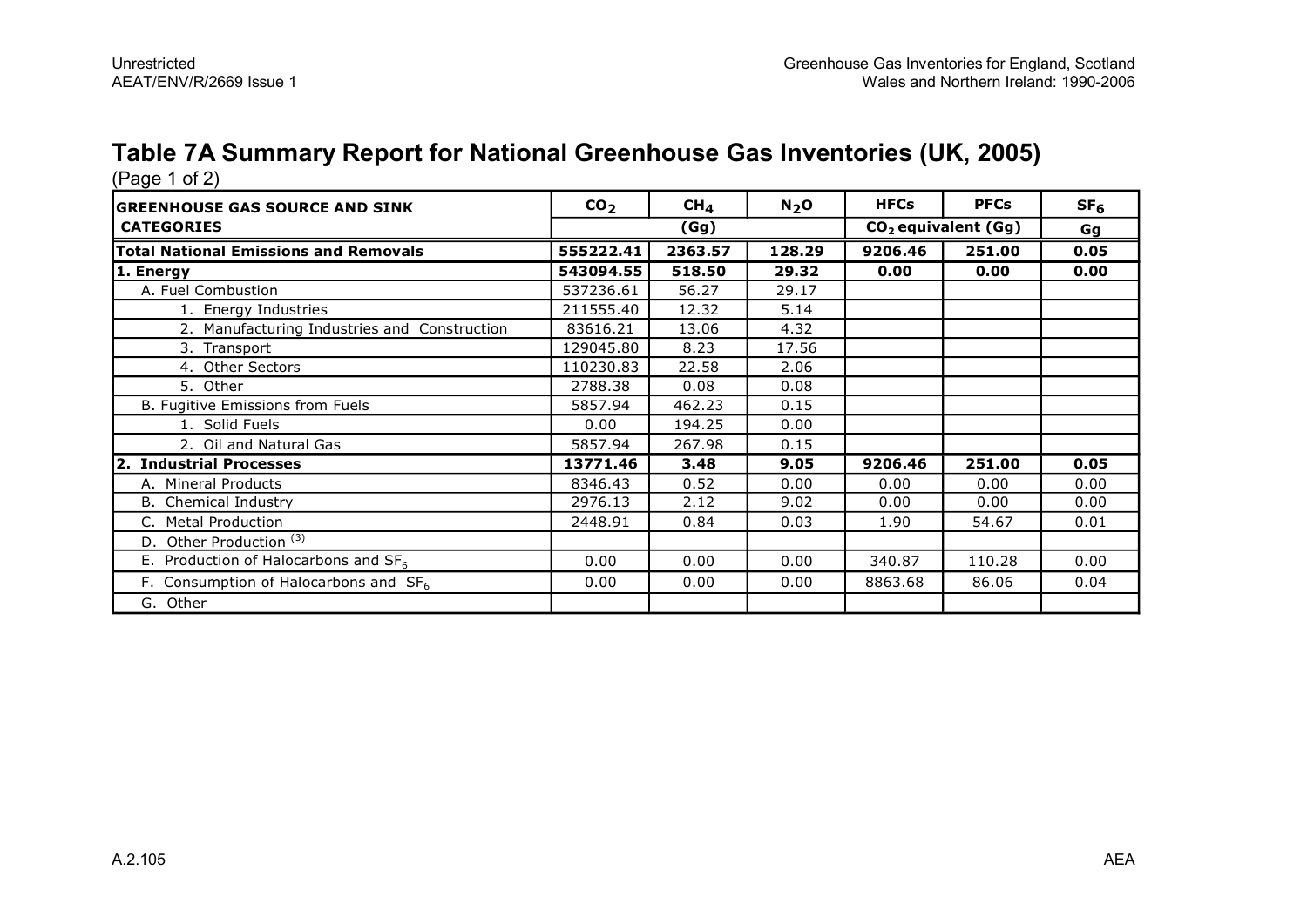# **Table 7A Summary Report for National Greenhouse Gas Inventories (UK, 2005)**

| (Page 2 of 2)                             |                 |                 |           |             |                                 |                 |
|-------------------------------------------|-----------------|-----------------|-----------|-------------|---------------------------------|-----------------|
| <b>GREENHOUSE GAS SOURCE AND SINK</b>     | CO <sub>2</sub> | CH <sub>4</sub> | $N_2$ O   | <b>HFCs</b> | <b>PFCs</b>                     | SF <sub>6</sub> |
| <b>CATEGORIES</b>                         |                 | (Gg)            |           |             | CO <sub>2</sub> equivalent (Gg) |                 |
| 3. Solvent and Other Product Use          | 0.00            | 0.00            | 0.00      | 0.00        | 0.00                            | 0.00            |
| 4. Agriculture                            | 0.00            | 872.83          | 85.84     | 0.00        | 0.00                            | 0.00            |
| A. Enteric Fermentation                   |                 | 753.35          | 0.00      |             |                                 |                 |
| B. Manure Management                      |                 | 119.48          | 4.46      |             |                                 |                 |
| <b>Rice Cultivation</b><br>C.             |                 | <b>NO</b>       | <b>NO</b> |             |                                 |                 |
| D. Agricultural Soils                     |                 | 0.00            | 81.31     |             |                                 |                 |
| E. Prescribed Burning of Savannas         |                 | <b>NO</b>       | NO.       |             |                                 |                 |
| F. Field Burning of Agricultural Residues |                 | 0.00            | 0.00      |             |                                 |                 |
| G. Other                                  |                 | 0.00            | 0.07      |             |                                 |                 |
| 5. Land-Use Change and Forestry           | $-2083.29$      | 1.01            | 0.01      | 0.00        | 0.00                            | 0.00            |
| A. Forest Land                            | $-15714.38$     | 0.10            | 0.01      |             |                                 |                 |
| <b>B.</b> Cropland                        | 15233.03        | 0.00            | 0.00      |             |                                 |                 |
| C. Grassland                              | $-7906.76$      | 0.57            | 0.00      |             |                                 |                 |
| D. Wetlands                               | 0.00            | 0.00            | 0.00      |             |                                 |                 |
| E. Settlements                            | 6255.28         | 0.34            | 0.00      |             |                                 |                 |
| F. Other land                             | 0.00            | 0.00            | 0.00      |             |                                 |                 |
| G. Other activities                       | 49.53           | 0.00            | 0.00      |             |                                 |                 |
| 6. Waste                                  | 439.68          | 967.75          | 4.07      | 0.00        | 0.00                            | 0.00            |
| A. Solid Waste Disposal on Land           | 0.00            | 929.45          | 0.00      |             |                                 |                 |
| B. Wastewater Handling                    | 0.00            | 38.17           | 3.92      |             |                                 |                 |
| C. Waste Incineration                     | 439.68          | 0.14            | 0.16      |             |                                 |                 |
| D. Other                                  |                 |                 |           |             |                                 |                 |
| 7. Other (please specify)                 | 0.00            | 0.00            | 0.00      |             |                                 |                 |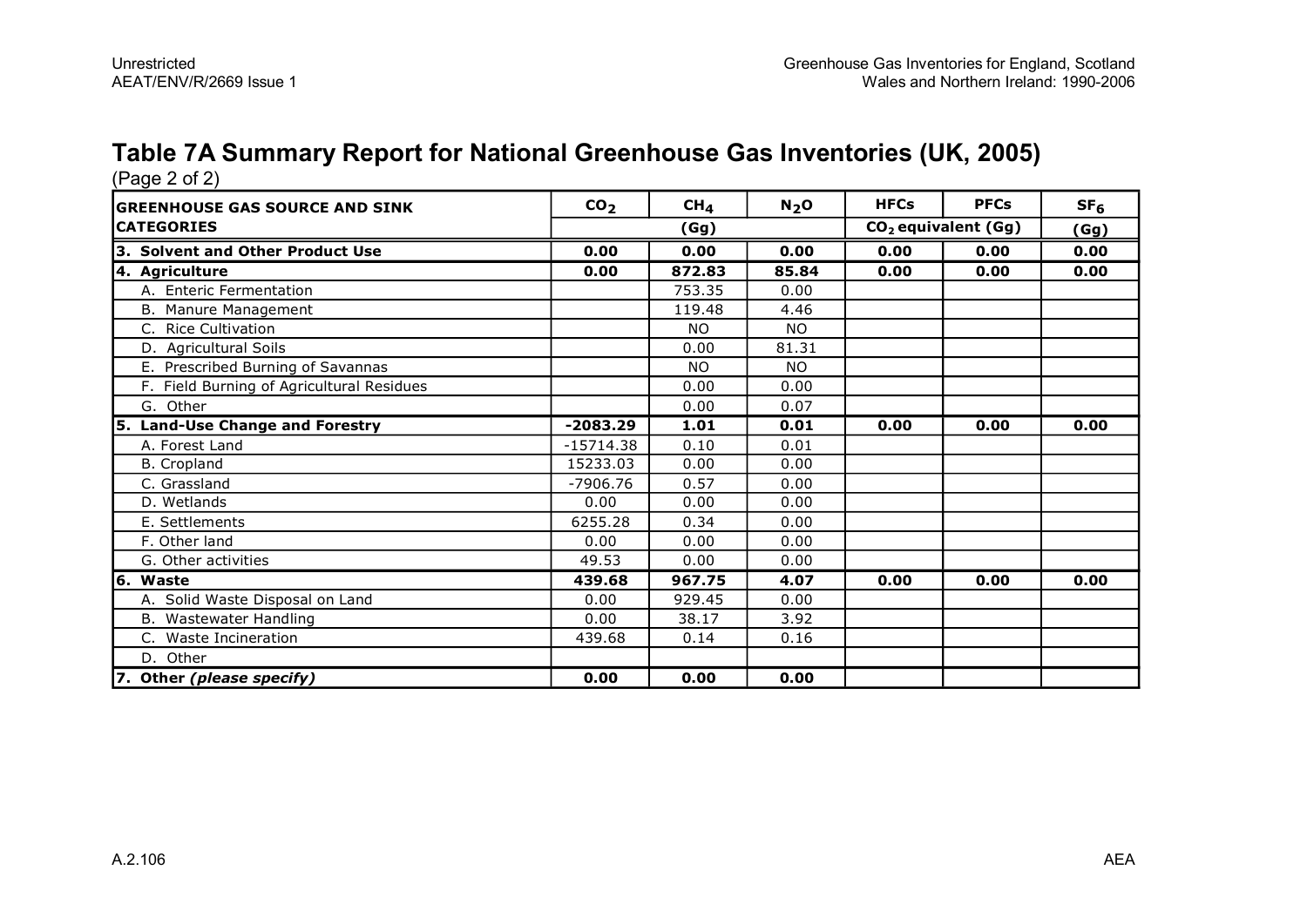# **Table 7A Summary Report for National Greenhouse Gas Inventories (UK, 2006)**

| (Page 1 of 2)<br><b>GREENHOUSE GAS SOURCE AND SINK</b> | CO <sub>2</sub> | CH <sub>4</sub> | $N_2$ O | <b>HFCs</b>           | <b>PFCs</b> | SF <sub>6</sub> |
|--------------------------------------------------------|-----------------|-----------------|---------|-----------------------|-------------|-----------------|
| <b>CATEGORIES</b>                                      | (Gg)            |                 |         | $CO2$ equivalent (Gg) |             | Gg              |
| <b>Total National Emissions and Removals</b>           | 554516.68       | 2339.80         | 123.53  | 9182.50               | 296.21      | 0.04            |
| 1. Energy                                              | 542129.76       | 484.86          | 29.81   | 0.00                  | 0.00        | 0.00            |
| A. Fuel Combustion                                     | 537181.56       | 53.84           | 29.68   |                       |             |                 |
| 1. Energy Industries                                   | 215677.78       | 10.55           | 5.31    |                       |             |                 |
| 2. Manufacturing Industries and Construction           | 82290.22        | 13.15           | 4.37    |                       |             |                 |
| 3. Transport                                           | 130760.45       | 7.54            | 17.94   |                       |             |                 |
| 4. Other Sectors                                       | 105706.31       | 22.52           | 1.98    |                       |             |                 |
| 5. Other                                               | 2746.81         | 0.08            | 0.08    |                       |             |                 |
| B. Fugitive Emissions from Fuels                       | 4948.20         | 431.02          | 0.12    |                       |             |                 |
| 1. Solid Fuels                                         | 0.00            | 179.93          | 0.00    |                       |             |                 |
| 2. Oil and Natural Gas                                 | 4948.20         | 251.09          | 0.12    |                       |             |                 |
| 2. Industrial Processes                                | 13986.47        | 3.31            | 7.65    | 9182.50               | 296.21      | 0.04            |
| A. Mineral Products                                    | 8422.83         | 0.84            | 0.00    | 0.00                  | 0.00        | 0.00            |
| <b>B.</b> Chemical Industry                            | 3429.64         | 1.81            | 7.62    | 0.00                  | 0.00        | 0.00            |
| C. Metal Production                                    | 2134.00         | 0.66            | 0.02    | 2.18                  | 123.22      | 0.01            |
| D. Other Production <sup>(3)</sup>                     |                 |                 |         |                       |             |                 |
| E. Production of Halocarbons and SF <sub>6</sub>       | 0.00            | 0.00            | 0.00    | 303.12                | 90.23       | 0.00            |
| F. Consumption of Halocarbons and $SF6$                | 0.00            | 0.00            | 0.00    | 8877.20               | 82.77       | 0.03            |
| G. Other                                               |                 |                 |         |                       |             |                 |